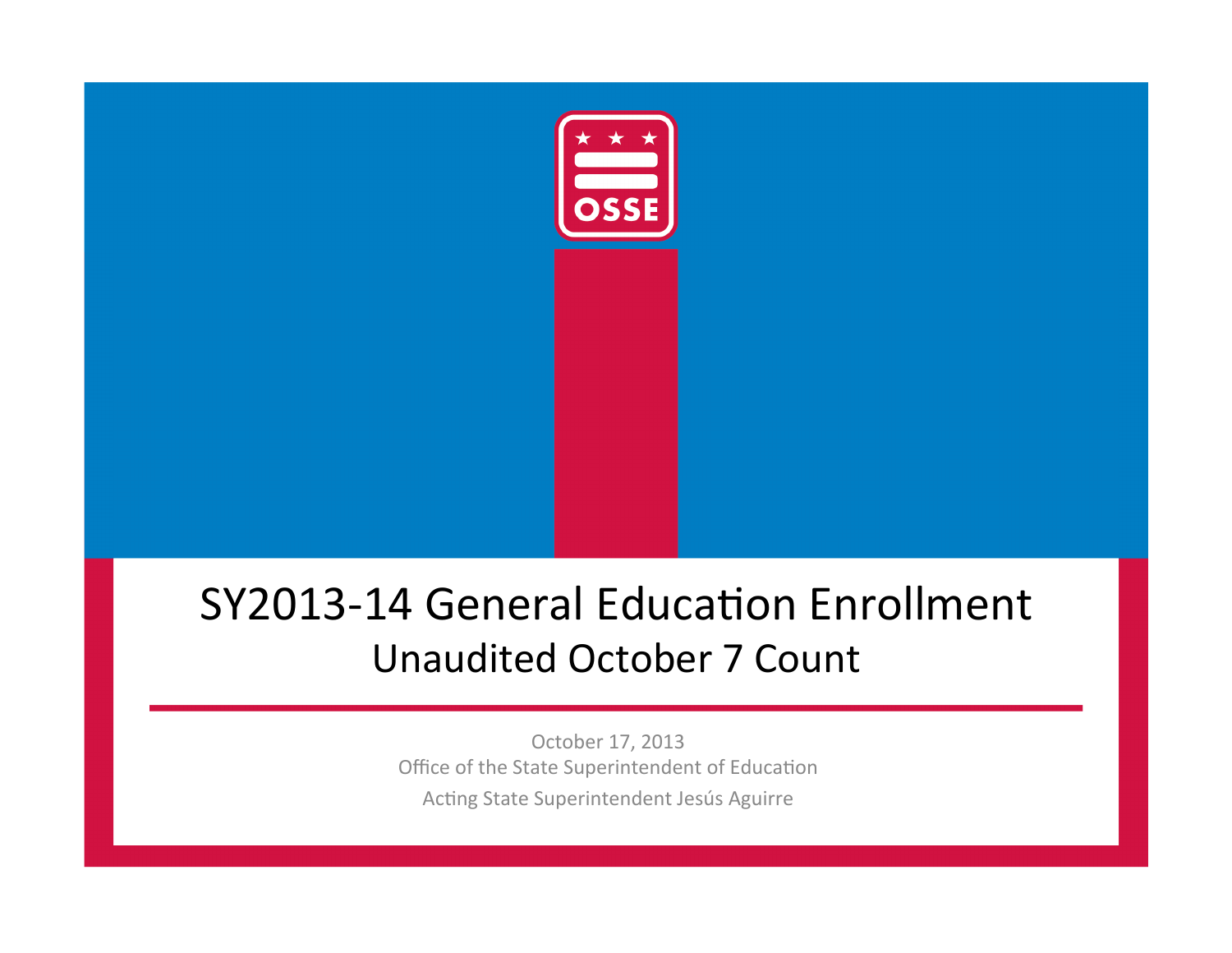# **State Student Enrollment SY2012-13 (Audited) v. SY2013-14 (Unaudited\*)**

| <b>LEA</b>   | <b>2012-13 Audited</b><br><b>Enrollment</b> | 2013-14 Unaudited<br><b>Enrollment</b> | <b>Change</b>    |
|--------------|---------------------------------------------|----------------------------------------|------------------|
| <b>State</b> | 80,231                                      | 83,339                                 | $+3,108 (+3.9%)$ |
| <b>DCPS</b>  | 45,557                                      | 46,516                                 | $+959 (+2.1%)$   |
| <b>PCS</b>   | 34,674                                      | 36,823                                 | $+2,149 (+6.2%)$ |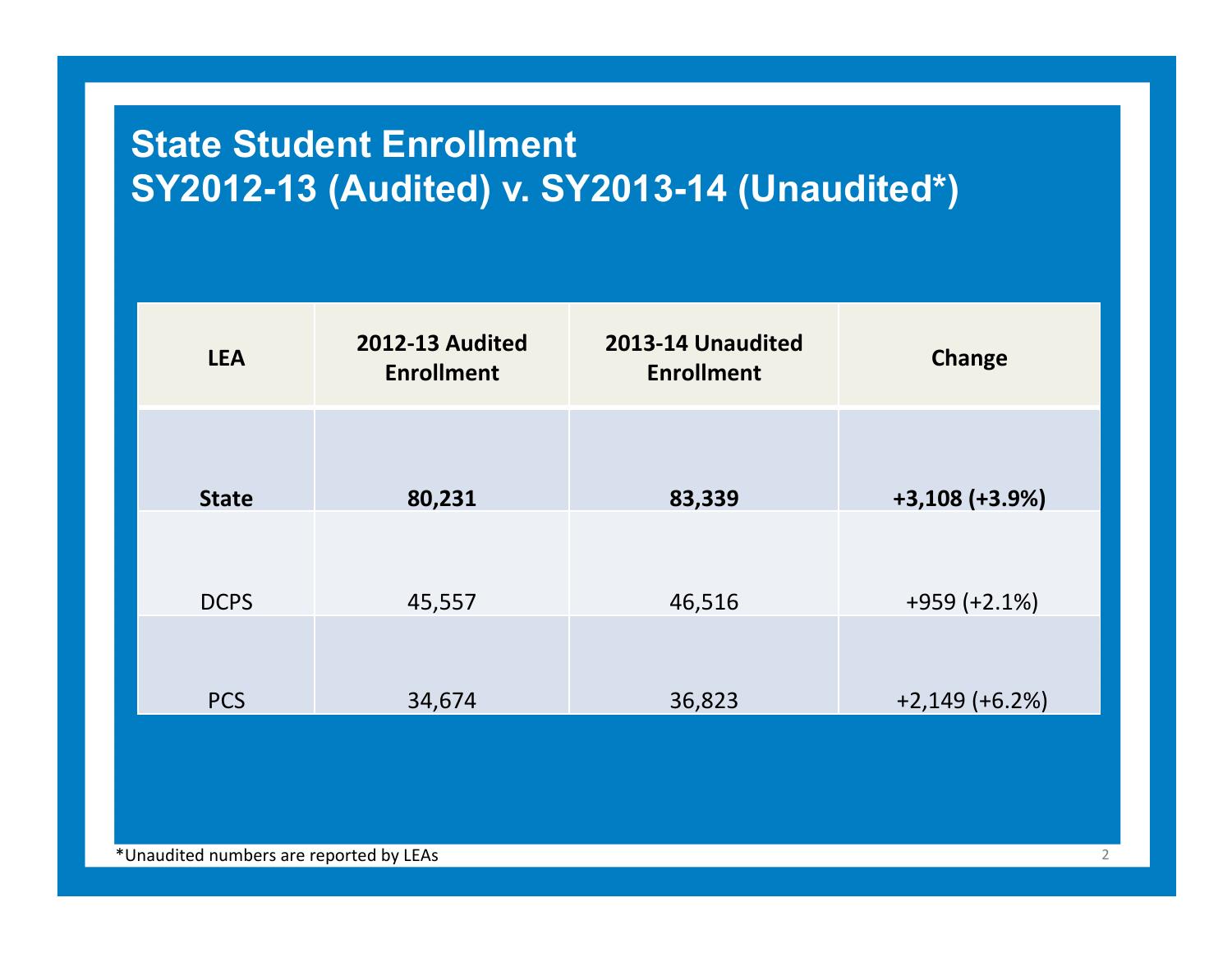#### **State Student Enrollment SY2001-02 to SY2013-14**



\*2013-14 unaudited enrollment reported by LEAs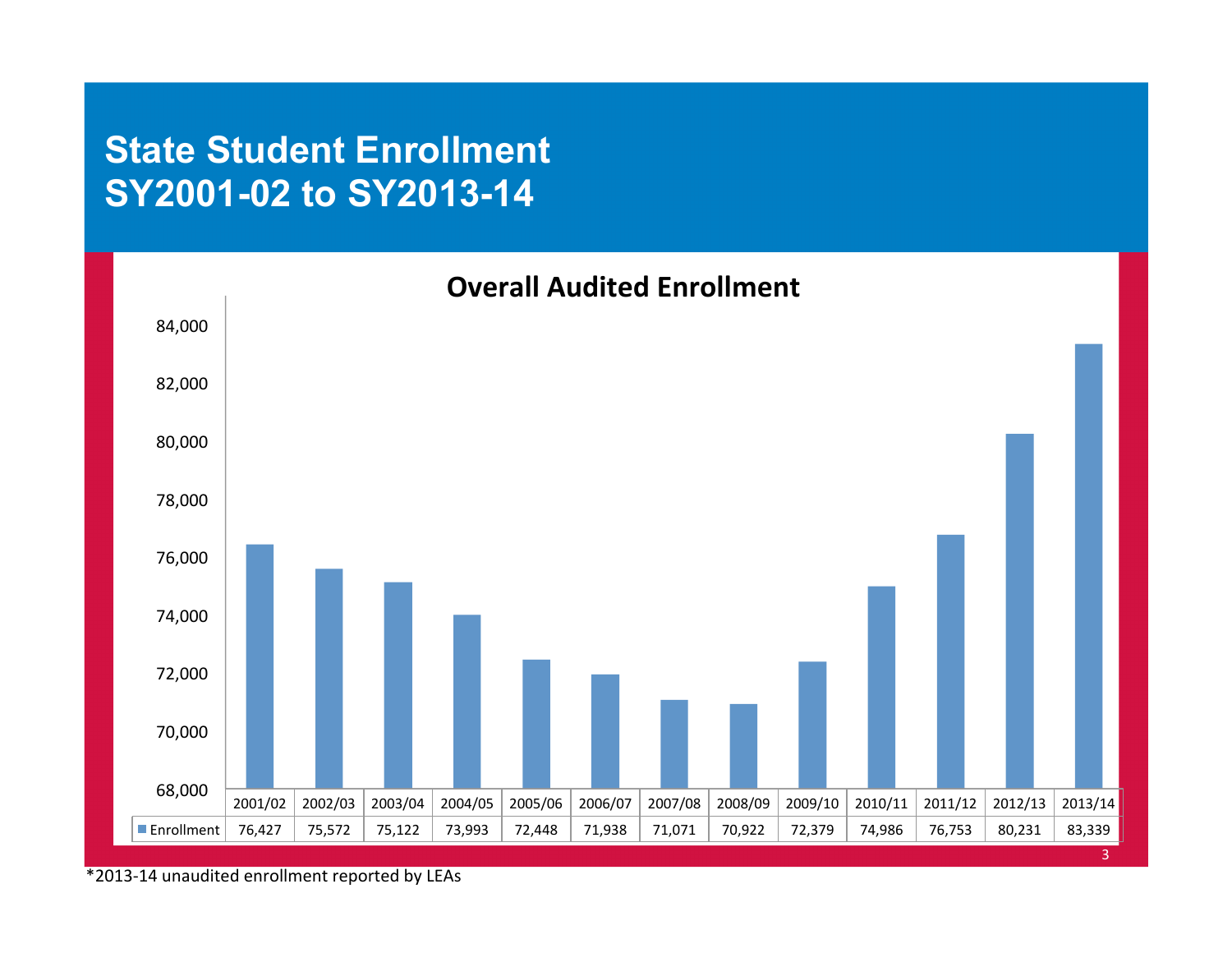## **State Enrollment by Grade: SY2012-13 Audited vs. SY2013-14 Unaudited (October 7)**

| <b>Grade</b>        | 2012-13 Audited<br><b>Enrollment</b> | <b>2013-2014 Unaudited</b><br><b>Enrollment (October 7)</b> | <b>Change</b> | <b>Percent Change</b> |
|---------------------|--------------------------------------|-------------------------------------------------------------|---------------|-----------------------|
| Pre-K <sub>3</sub>  | 4,929                                | 5,138                                                       | 209           | 4.24%                 |
| Pre-K4              | 6,499                                | 6,737                                                       | 238           | 3.66%                 |
| Kindergarten        | 6,980                                | 7,178                                                       | 198           | 2.84%                 |
| Grades 1-3          | 16,783                               | 18,242                                                      | 1,459         | 8.69%                 |
| Grades 4-5          | 9,206                                | 9,449                                                       | 243           | 2.64%                 |
| Grades 6-8          | 13,388                               | 13,478                                                      | 90            | 0.67%                 |
| Grades 9-12         | 17,219                               | 17,314                                                      | 95            | 0.55%                 |
| <b>Alternative</b>  | 562                                  | 538                                                         | $-24$         | $-4.27%$              |
| <b>SPED Schools</b> | 514                                  | 379                                                         | $-135$        | $-26.26%$             |
| <b>Adult</b>        | 4,151                                | 4,886                                                       | 735           | 17.71%                |
| <b>TOTAL</b>        | 80,231                               | 83,339                                                      | 3,108         | 3.87%                 |

\*2013-14 Unaudited enrollment reported by LEAs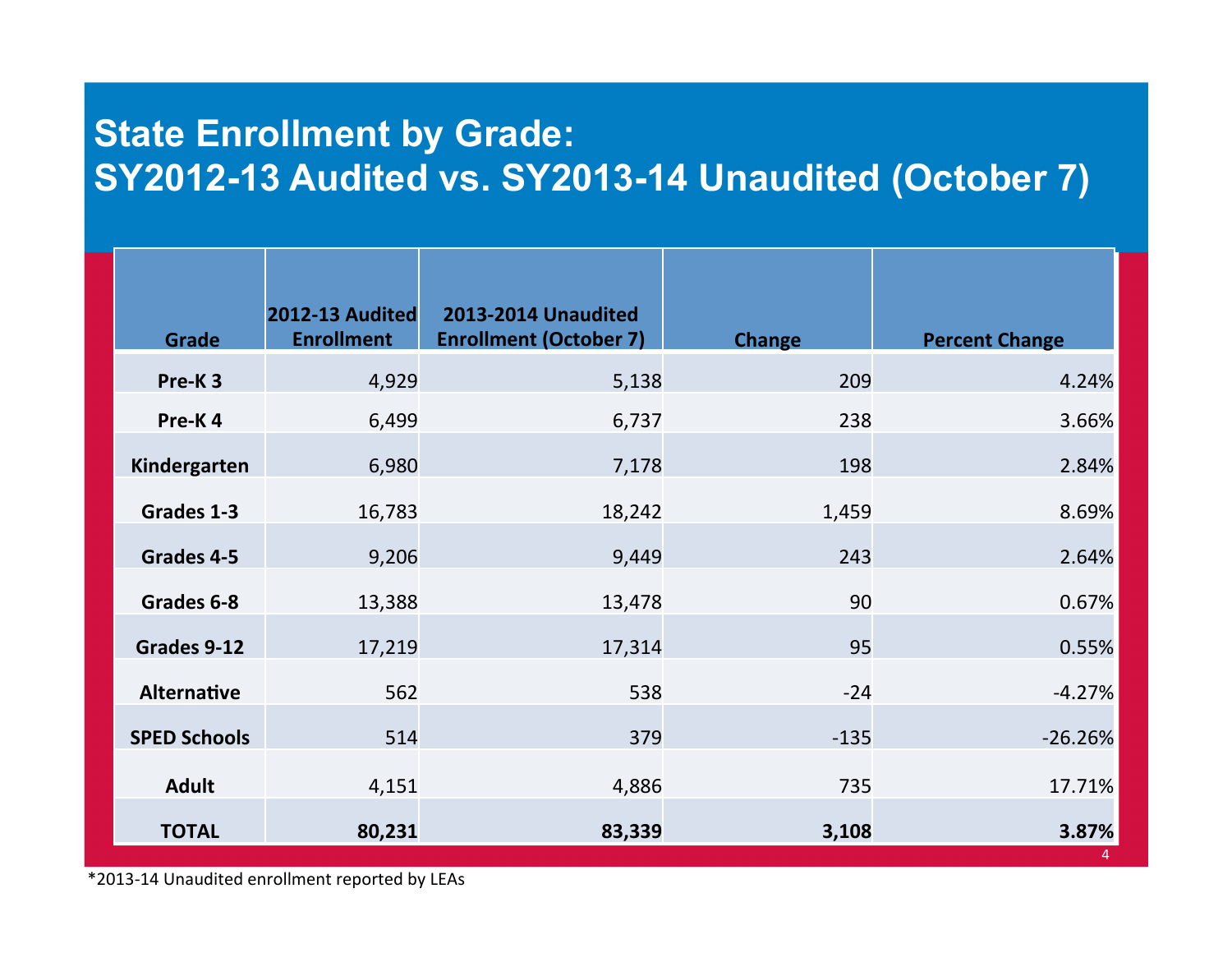#### **DCPS Student Enrollment SY2001-02 to SY2013-14**



\*2013-14 Unaudited enrollment reported by DCPS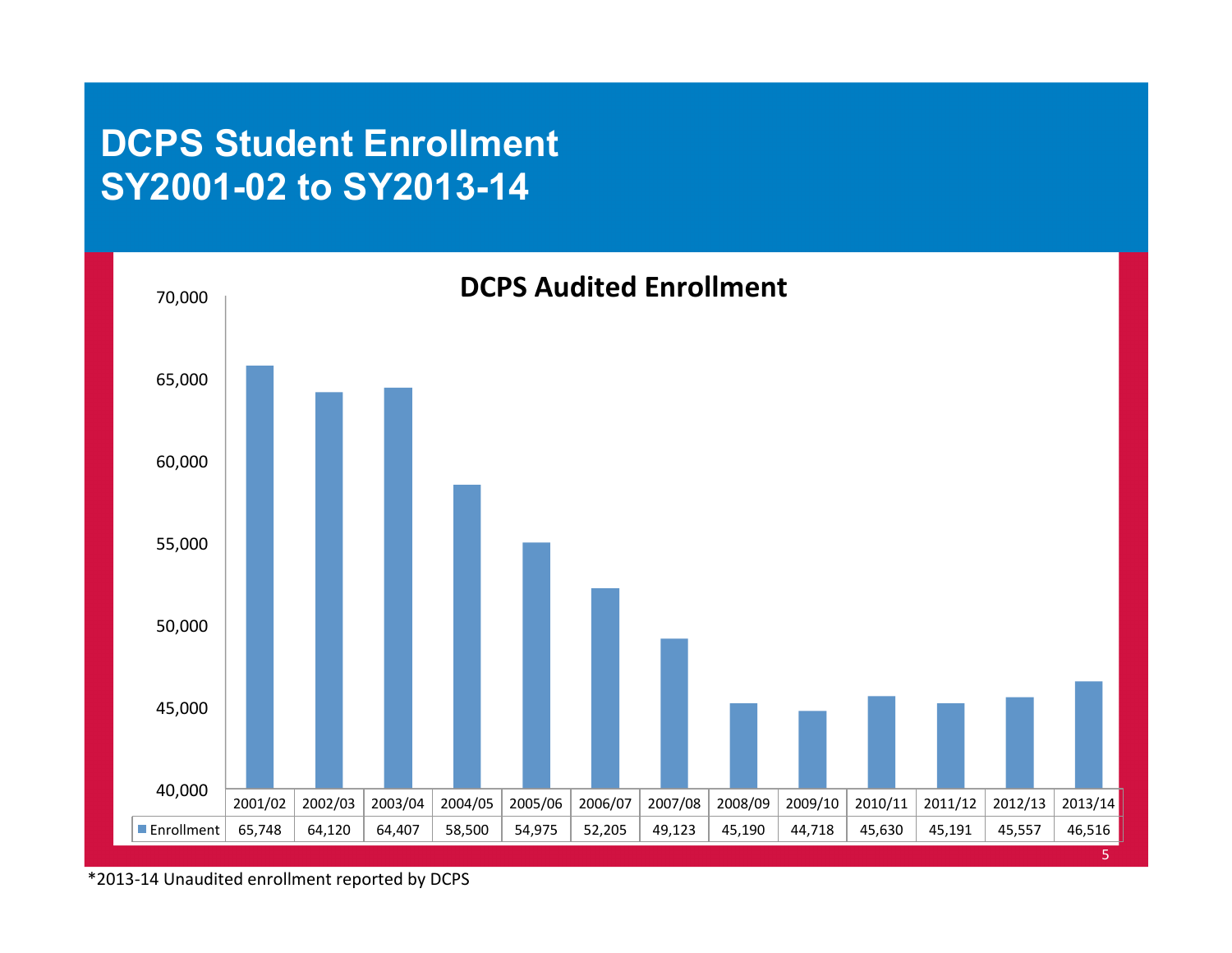## **DCPS Enrollment by Grade: SY2012-13 Audited vs. SY2013-14 Unaudited (October 7)**

| <b>Grade</b>        | <b>2012-13 Audited</b><br><b>Enrollment</b> | 2013-14 Unaudited<br><b>Enrollment</b><br>(October 7) | <b>Change</b> | <b>Percent Change</b> |
|---------------------|---------------------------------------------|-------------------------------------------------------|---------------|-----------------------|
|                     |                                             |                                                       |               |                       |
| Pre-K <sub>3</sub>  | 2,161                                       | 2,200                                                 | $+39$         | $+1.80%$              |
| Pre-K4              | 3,409                                       | 3,371                                                 | $-38$         | $-1.11%$              |
| Kindergarten        | 4,123                                       | 4,185                                                 | $+62$         | $+1.50%$              |
| Grades 1-3          | 10,469                                      | 11,248                                                | $+779$        | $+7.44%$              |
| Grades 4-5          | 5,881                                       | 5,892                                                 | $+11$         | $+0.19%$              |
| Grades 6-8          | 6,811                                       | 6,992                                                 | $+181$        | $+2.66%$              |
| Grades 9-12         | 10,913                                      | 10,914                                                | $+1$          | $+0.01%$              |
| <b>Alternative</b>  | 148                                         | 125                                                   | $-23$         | $-15.54%$             |
| <b>SPED Schools</b> | 264                                         | 129                                                   | $-135$        | $-51.14%$             |
| <b>Adult</b>        | 1,378                                       | 1,460                                                 | $+82$         | $+5.95%$              |
| <b>TOTAL</b>        | 45,557                                      | 46,516                                                | $+959$        | $+2.11%$<br>6         |

\*2013-14 Unaudited enrollment reported by DCPS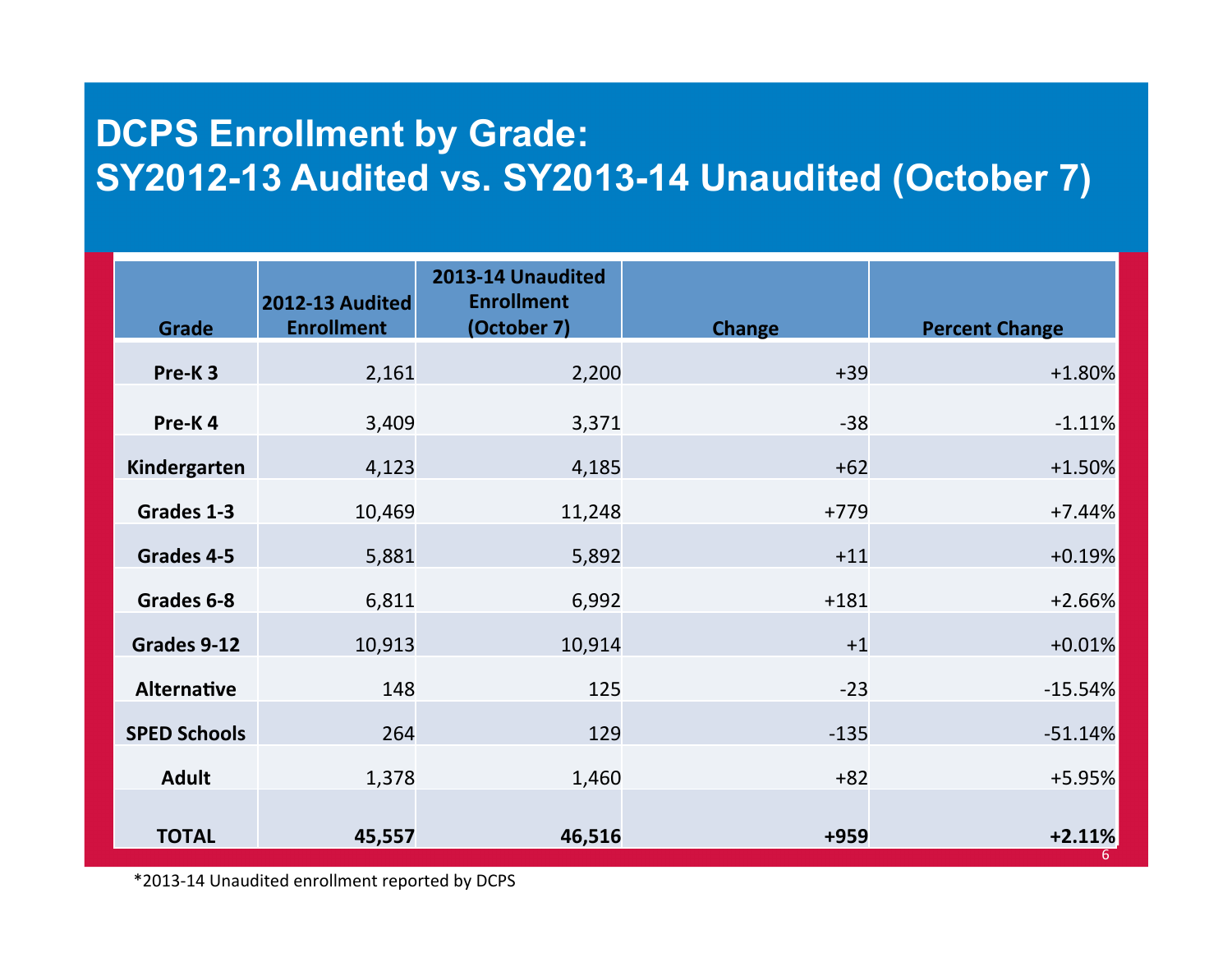#### **DC PCS Student Enrollment SY2001-02 to SY2013-14**

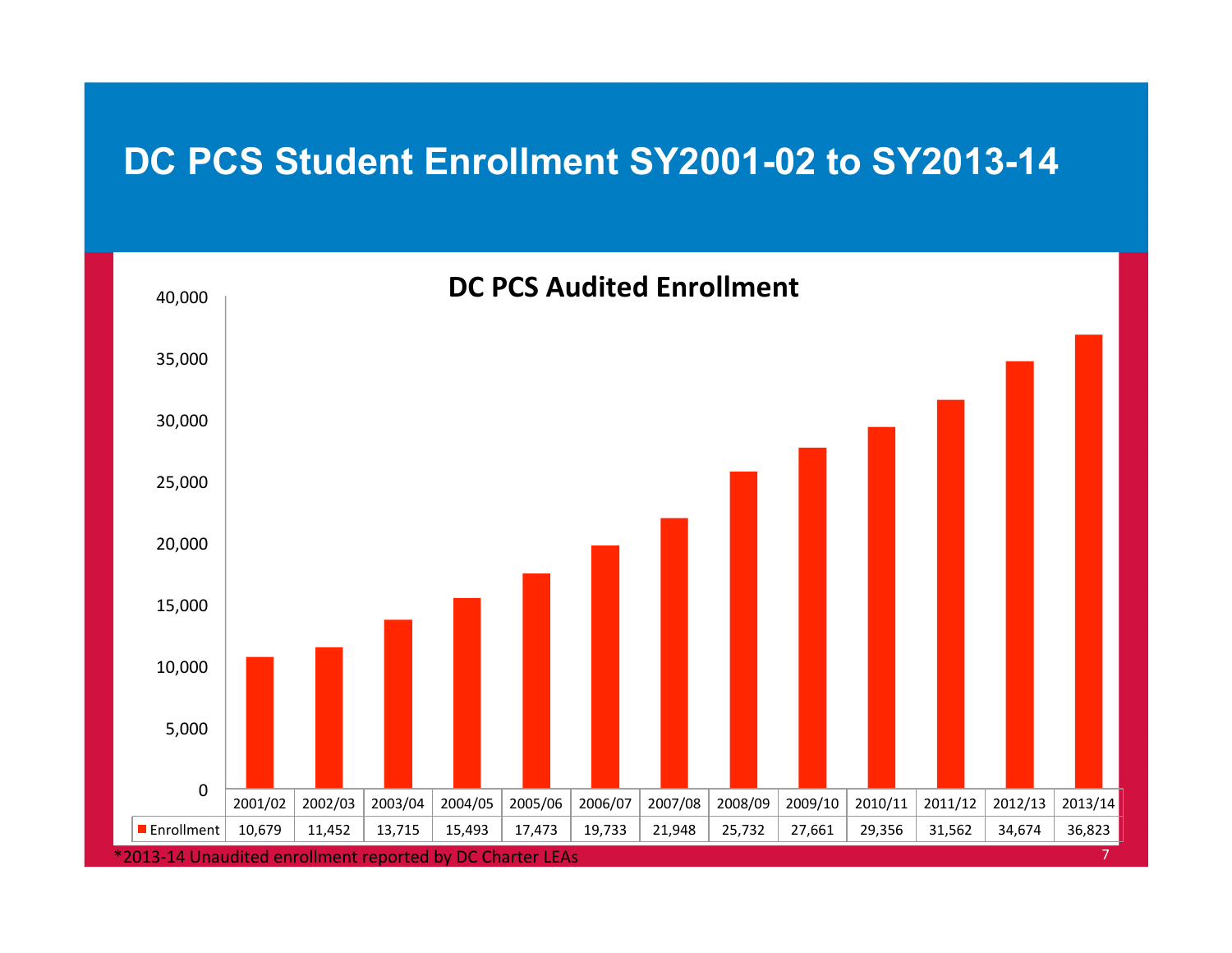#### DC PCS Enrollment by Grade: SY 2012-13 Audited vs. **SY 2013-14 Unaudited (October 7)**

| Grade               | <b>2012-13 Audited</b><br><b>Enrollment</b> | <b>2013-2014 Unaudited</b><br><b>Enrollment (October 7)</b> | <b>Change</b>  | <b>Percent Change</b> |
|---------------------|---------------------------------------------|-------------------------------------------------------------|----------------|-----------------------|
| Pre-K <sub>3</sub>  | 2,768                                       | 2,938                                                       | 170            | 6.14%                 |
| Pre-K4              | 3,090                                       | 3,366                                                       | 276            | 8.93%                 |
| Kindergarten        | 2,857                                       | 2,993                                                       | 136            | 4.76%                 |
| Grades 1-3          | 6,314                                       | 6,994                                                       | 680            | 10.77%                |
| Grades 4-5          | 3,325                                       | 3,557                                                       | 232            | 6.98%                 |
| Grades 6-8          | 6,577                                       | 6,486                                                       | $-91$          | $-1.38%$              |
| Grades 9-12         | 6,306                                       | 6,400                                                       | 94             | 1.49%                 |
|                     | $414**$                                     |                                                             |                |                       |
| <b>Alternative</b>  |                                             | 413                                                         | $-1$           | $-0.24%$              |
| <b>SPED Schools</b> | 250                                         | 250                                                         | $\overline{0}$ | 0.00%                 |
| <b>Adult</b>        | 2,773                                       | 3,426                                                       | 653            | 23.55%                |
| <b>TOTAL</b>        | 34,674                                      | 36,823                                                      | 2,149          | 6.20%<br>8            |

\*2013-14 Unaudited enrollment reported by DC Charter LEAs\*\*Maya Angelou Evans is included as an alternative school in SY12-13